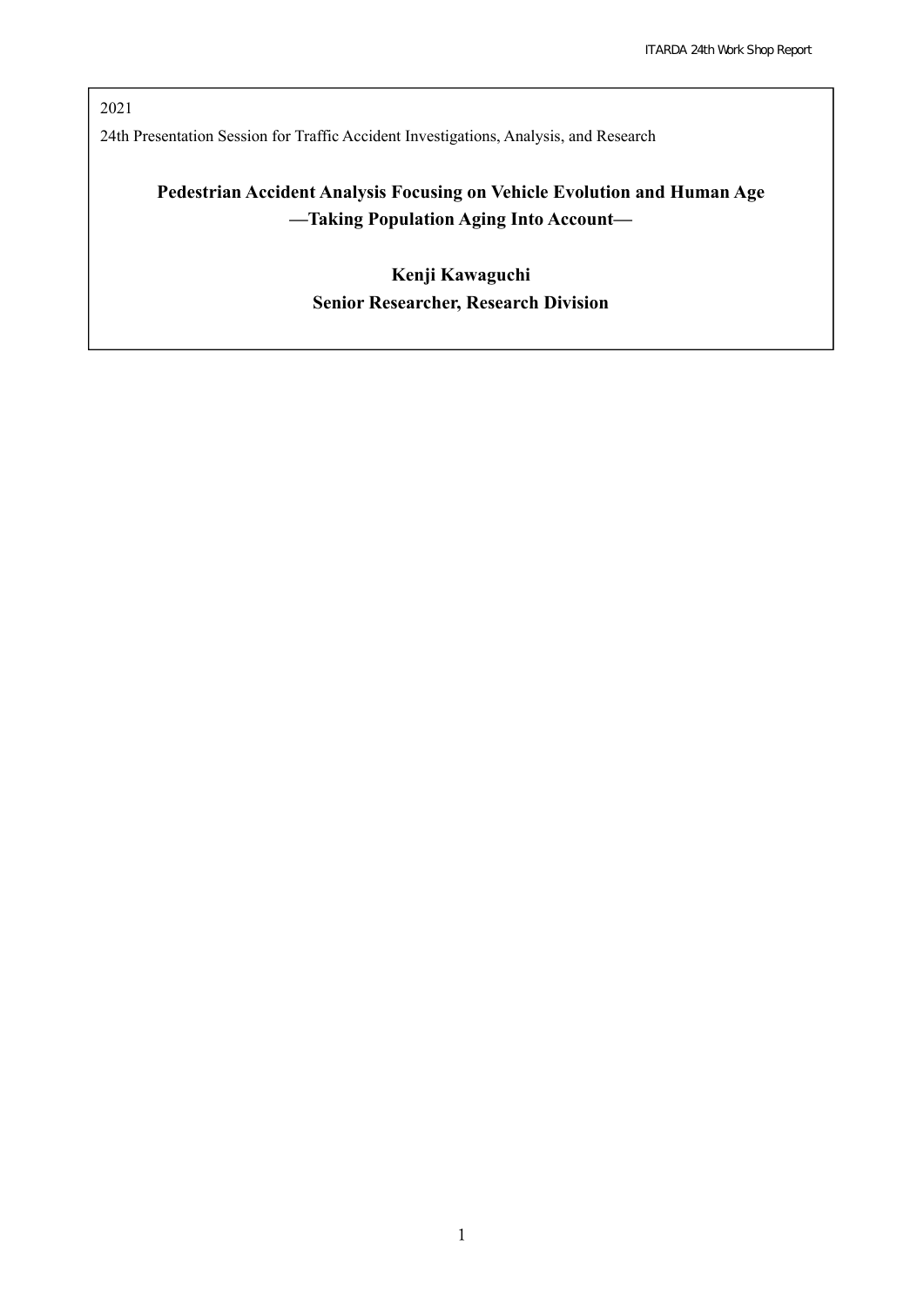#### **1. Introduction**

For the first time, a target for reducing serious injuries<sup>a</sup> was set forth in the 11th Basic Plan for Traffic Safety formulated in March 2021. The target set for serious injuries is 22,000 or less by 2025 which, when combined with the target for fatalities of 2,000 or less, results in a combined target of 24,000 or less for fatal and serious injuries.

In 2020, the number of fatal and serious injuries was 30,613. Of these, 8,000 were suffered while walking, which was higher than the 7,895 suffered while riding a vehicle and is the highest number in a single year. For these reasons, this paper focused on fatal and serious injury accidents suffered by pedestrians. By looking at the trend in numbers of pedestrian fatal and serious injuries involving small- and medium-sized passenger vehicles, although some years show a slight fluctuation, it can be seen that these numbers are decreasing long-term and that frontal impact crashes involving pedestrians are high in number (see Fig. 1).

In an attempt to reduce pedestrian accidents and injuries, both improvements in vehicle crash safety performance and the adoption of various types of preventive safety systems are being promoted. For example, in terms of crash safety performance, the JNCAP (Japan New Car Assessment Program), which evaluates the safety performance of new vehicles, began evaluating pedestrian head protection performance in 2003 and leg protection performance from 2011 in an attempt to improve vehicle performance in these areas. JNCAP has



Fig. 1. Trend in numbers of pedestrian fatal and serious injuries (involving small- and medium-sized passenger vehicles)

also made steps in terms of preventive safety, such as starting evaluations of damage mitigation brakes for pedestrians (daytime) from 2016. Although it is assumed that the effects of these improvements are included among the reductions shown in Figure 1, the bars above the accident years show totals that combine those for both old vehicles and new vehicles, preventing the effects of these enhancements from being clarified.

In this paper, vehicles were categorized by the year of full-model change (Mo.CY) and an attempt was made to quantitatively clarify whether numbers of pedestrian accidents are decreasing for newer vehicle groups. Furthermore, remaining issues for the newest vehicle types were elaborated on by taking the ages of drivers and pedestrians into account.

j

a "Serious injury" refers to an injury requiring 30 or more days of treatment.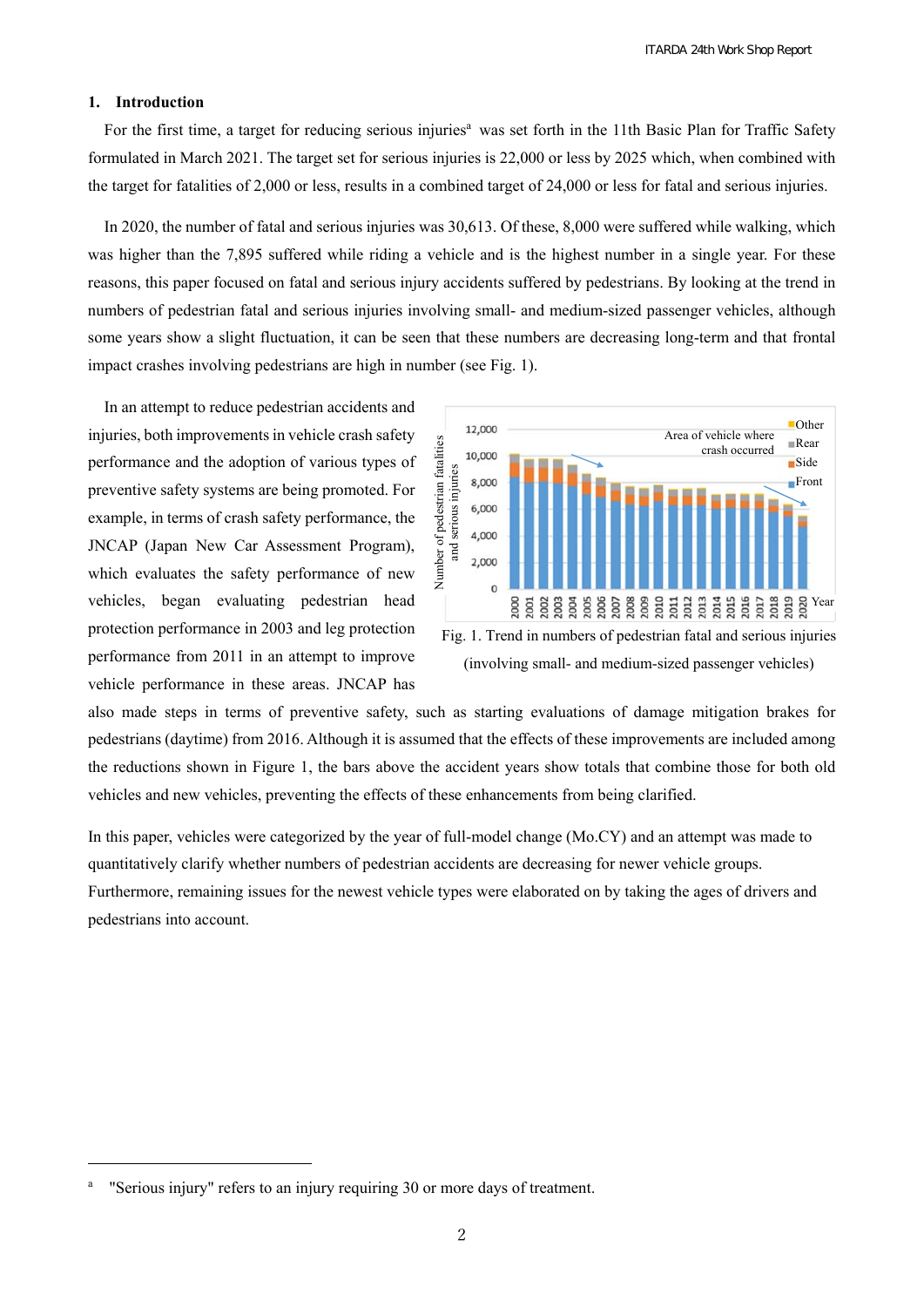### **2. Analysis subjects and evaluation indicators**

#### **2-1. Grouping of vehicle classes**

Vehicle classes as defined by the Japan Automobile Manufacturers Association (JAMA) are as shown in Table 1<sup>b</sup>. These are based on a list from the end of 2019 in which vehicles are classified as belonging to one of three groups: small-sized passenger vehicles (or K-cars), medium-sized sedantype passenger vehicles (total height of less than 1,600 mm), and SUVs (total height of 1,600 mm or more).

# **2-2. Groupings by year of full-model change and number of vehicle registrations**

Groupings by year of full-model change or year of new model introduction (Mo.CY) were segmented across three years (2003, 2011, and 2016) based on the information explained in the previous section "1. Introduction".

| Small-sized passenger<br>vehicles | <b>Small-sized sedan</b>   | Two- or three-box with overall height of 1,400 mm or more                                                                            |  |  |
|-----------------------------------|----------------------------|--------------------------------------------------------------------------------------------------------------------------------------|--|--|
|                                   | <b>Small-sized sports</b>  | Two- or three-box with overall height of less than 1,400 mm                                                                          |  |  |
|                                   | <b>Small-sized one-box</b> | One-box                                                                                                                              |  |  |
|                                   | <b>Small-sized SUV</b>     | Two-box with overall height of 1,600 mm or more<br>Minimum ground clearance of 180 mm or more                                        |  |  |
| Medium-sized passenger vehicles   | Sedan M1                   | Sedan three-box with overall height of 1,400-1,600 mm<br>Engine displacement of 2,000 cc or less or max, output of 120<br>kw or less |  |  |
|                                   | Sedan M2                   | Sedan three-box with overall height of 1,400-1,600 mm<br>Engine displacement above 2,000 cc or max. output above 120<br>kw           |  |  |
|                                   | <b>SUV</b>                 | Two-box with overall height of 1,600 mm or more<br>Minimum ground clearance of 180 mm or more                                        |  |  |
|                                   | <b>Sedan S1</b>            | Sedan two-box with overall height of 1,400-1,600 mm<br>Engine displacement of 2,000 cc or less or max. output of 120<br>kw or less   |  |  |
|                                   | Sedan S2                   | Sedan two-box with overall height of 1,400-1,600 mm<br>Engine displacement above 2,000 cc or max. output above 120<br>kw             |  |  |
|                                   | <b>Sporty</b>              | Two- or three-box with overall height of less than 1,400 mm                                                                          |  |  |
|                                   | <b>Station wagon</b>       | Two-box with overall height of 1,400-1,600 mm, luggage room of 1 m <sup>2</sup> or<br>more in principle                              |  |  |
|                                   | <b>Tall wagon</b>          | Two-box with overall height of 1,600 mm or more                                                                                      |  |  |
|                                   | Minivan A                  | Two-box with overall height of 1,400-1,600 mm, three rows of seats                                                                   |  |  |
|                                   | <b>Minivan B</b>           | Two-box with overall height of 1,600 mm or more                                                                                      |  |  |
|                                   | One-box A                  | One-box with overall height of 1,600 mm or more                                                                                      |  |  |
|                                   | <b>One-box B</b>           | One-box with overall height of 1,600 mm or more                                                                                      |  |  |

Table 1. Vehicle classes

**Definition** 

The number of vehicle registrations was calculated by first obtaining information on the number of registered vehicles by model name at the end of each year from (1) end of 2016 to (5) end of 2020 using a formula such as that below.

**Class** 

Example: Number of vehicle registrations in  $2017 = (end of 2016 + end of 2017)/2$ 

Total number of vehicle registrations for 4 years =  $2017 + 2018 + 2019 + 2020$  (number of vehicle registrations in each year)

By calculating in this manner, the total number of vehicles of a particular model name (by Mo.CY) owned over a four-year period was obtained. Table 2 shows a summary for the total number of vehicle types and total number of registered vehicles for each group.

j

|              |                                          |                                        | <b>Medium-sized passenger vehicles</b> |                                        |                         |                                        |
|--------------|------------------------------------------|----------------------------------------|----------------------------------------|----------------------------------------|-------------------------|----------------------------------------|
|              | <b>Small-sized passenger</b><br>vehicles |                                        | Sedan                                  |                                        | <b>SUV</b>              |                                        |
| Mo.C Year    | No. of<br>vehicle types                  | Total number of<br>registered vehicles | No. of<br>vehicle types                | Total number of<br>registered vehicles | No. of<br>vehicle types | Total number of<br>registered vehicles |
| 2000-2002    | 12                                       | 6.273.131                              | 52                                     | 7.870.861                              | 34                      | 8,306,732                              |
| 2003-2010    | 47                                       | 36.455.164                             | 99                                     | 36.032.654                             | 65                      | 27.724.360                             |
| 2011-2015    |                                          | 38 29.783.397                          | 61                                     | 23.646.674                             | 37                      | 15.962.985                             |
| 2016-2019    | 20                                       | 4.981.993                              | 39                                     | 3.531.140                              | 25                      | 4,552,585                              |
| <b>Total</b> | 1171                                     | 77,493,684                             | 251                                    | 71.081.328                             | 161                     | 56,546,660                             |

Table 2. Number of vehicle types in each group and total number of vehicle registrations (for 4 years from 2017 to 2020)

<sup>&</sup>lt;sup>b</sup> Although each class has its own definition, the class applied by the automobile manufacturer is ultimately prioritized when determining individual vehicle types.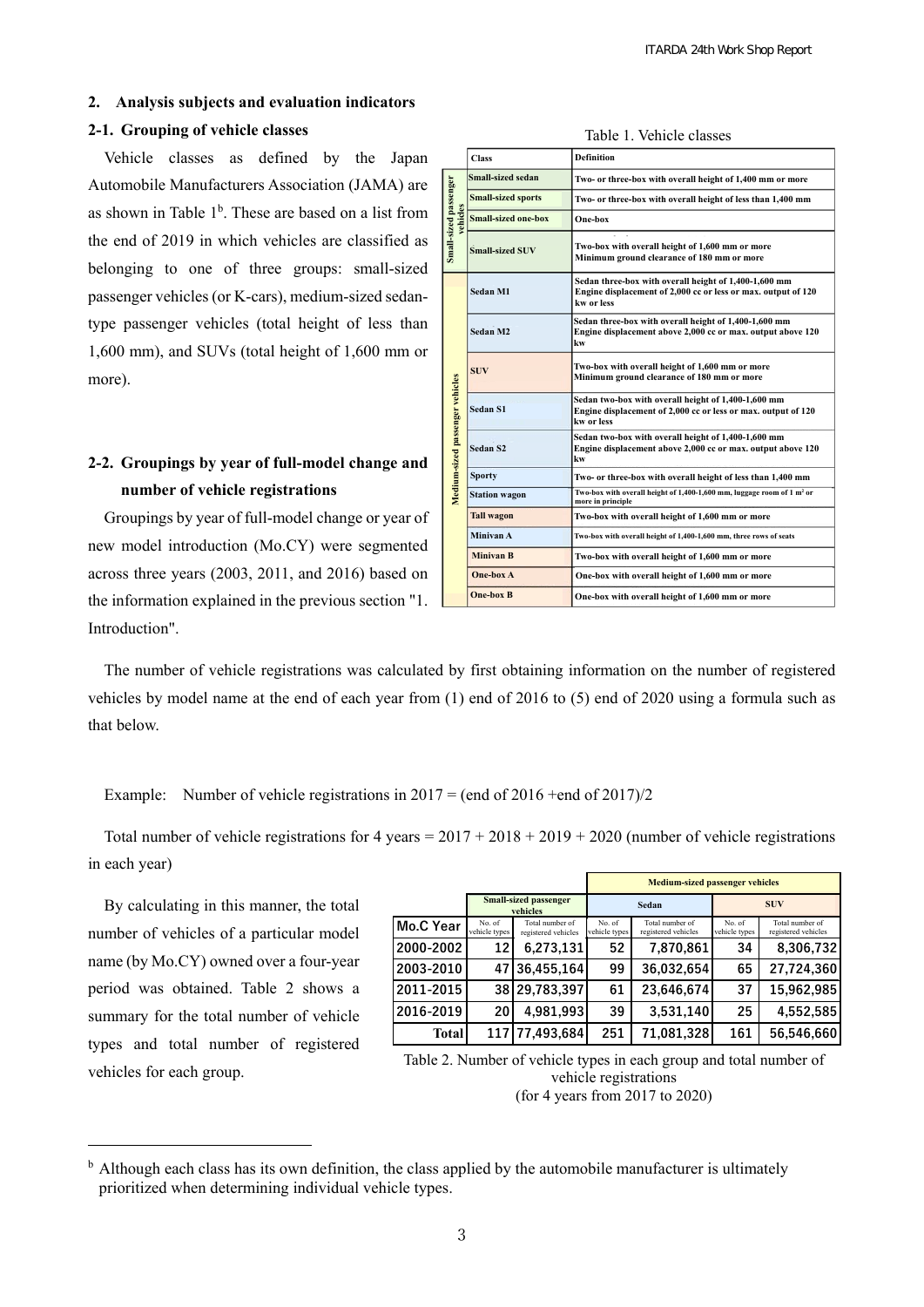#### **3. Analysis of reductions in pedestrian fatal and serious injury accidents due to vehicle evolution**

#### **3-1. Accident data**

Accident data subjected to analysis is as follows:

Type of accident: Pedestrian accidents

Area of vehicle where crash occurred: Front (front + right-front + left-front)

Accident years: 2017 to 2020 (4 years in total)

Here, the number of accidents in each group from Table 2 was totaled, divided by the number of registered vehicles, and then analyzed by the indicator "per 10,000 registered vehicles".

#### **3-2. Analysis results**

Analysis results for small-sized passenger vehicles are shown in Figure 2. Using data for the same period over the four years from 2017 to 2020, fatalities, fatal and serious injuries, and casualties (fatalities + serious injuries + slight injuries) were compared based on Mo.CY group. Fatalities are decreasing the newer the group, with a 55% decrease being seen when comparing the periods 2000 to 2002 and 2016 to 2019. Although fatal and serious injuries and casualties are not decreasing at the rate of fatalities, a 22% decrease in fatal and serious injuries and an 18% decrease in casualties can be seen when comparing the periods 2011 to 2015 and 2016 to 2019.



Fatalities Fatal and serious injuries Casualties Fig. 2. Number of people by degree of injury per 10,000 registered vehicles by Mo.CY for small-sized passenger vehicles (or K-car) (2017 to 2020)

#### **4. Issue analysis**

#### **4-1. Analysis items**

In order to identify issues for which initiatives should be undertaken in the future, general trend analysis was performed on the items shown in Figure 3 and on the differences between Mo.CY groups.

| (1) Vehicle class/Mo.CY | Vehicle evolution<br>$+ 0 0$ |                                                            |  |  |  |  |  |  |  |  |
|-------------------------|------------------------------|------------------------------------------------------------|--|--|--|--|--|--|--|--|
| $(2)$ Driver age        | (4) Speed                    | Areas related to<br>(5) Human factors<br>preventive safety |  |  |  |  |  |  |  |  |
| (3) Pedestrian age      | (6) Point of contact         | Areas related to crash                                     |  |  |  |  |  |  |  |  |
| Person's age            | (7) Main site of injury      | safety                                                     |  |  |  |  |  |  |  |  |

Fig. 3. Overall view of analysis items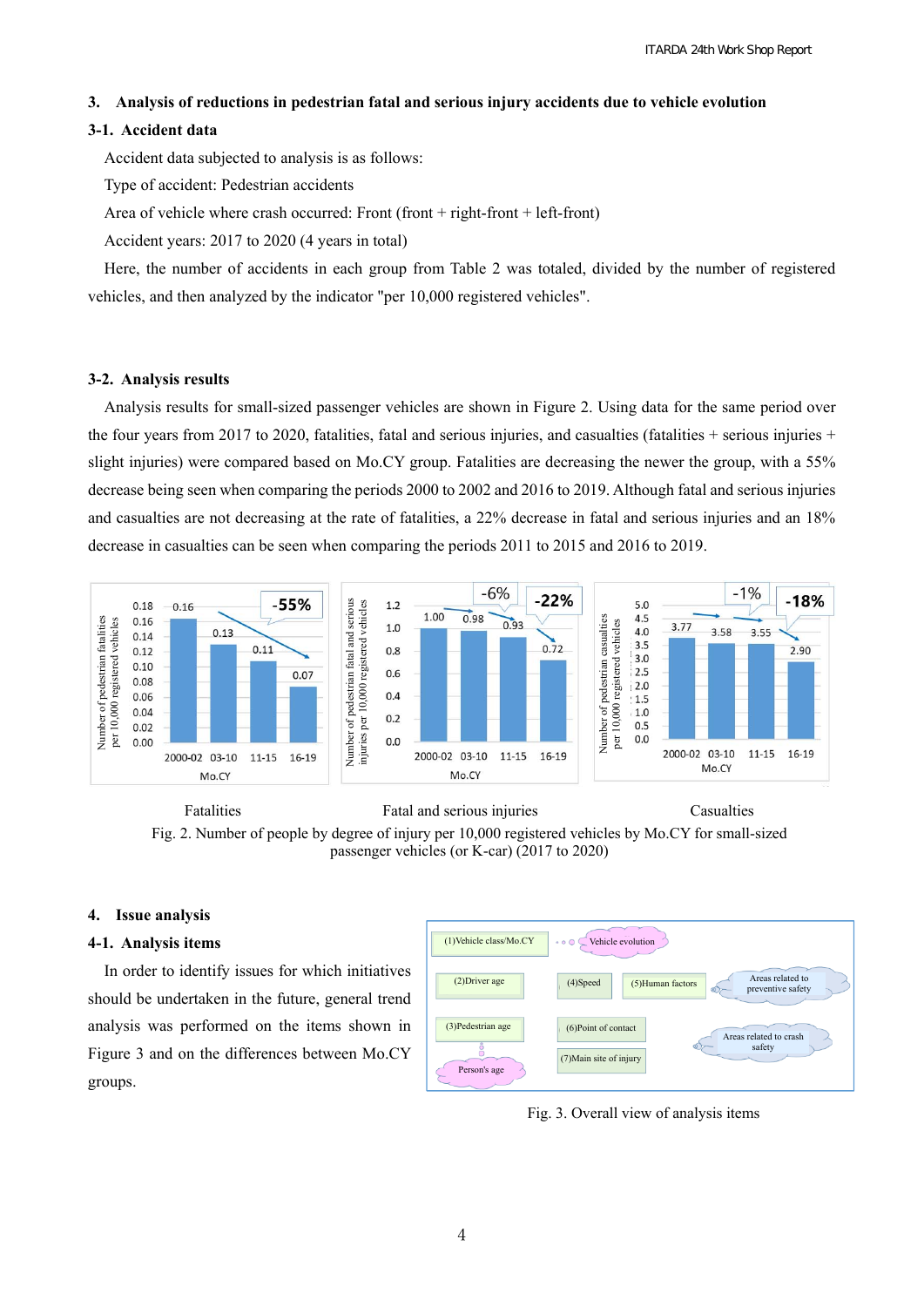#### **4-2. Changes in speeds and driver age groups**

Figure 4 shows the number of pedestrian fatal and serious injuries in 2000 and 2020 distributed by danger perception speed. Although the percentage of accidents in 2000 that occurred at 20 km/h or less was 34%, by 2020, because of significant decreases in the number of accidents at medium and high speeds, the percentage of accidents that occurred at 20 km/h had risen to 53%, indicating the increased importance of addressing low-speed accidents.

Also, as shown by the color-coded driver age groups in the graph, the percentage of drivers in the age groups of 24 and under and 25 to 34 had decreased significantly in 2020 compared to their relatively large percentage in 2000, indicating that the number of pedestrian fatal and serious injuries caused by elderly drivers and occurring at low speeds is increasing.



Fig. 4. Danger perception speed and driver age group in accidents resulting in pedestrian fatal and serious injuries (2000 and 2020) and caused by drivers of medium- and small-sized passenger vehicles

#### **4-3. Reductions by Mo.CY by speed**

Figure 5 shows numbers of pedestrian fatal and serious injuries compared by Mo.CY groups of small- and medium-sized sedan-type passenger vehicles and distributed by speed, with the vertical axis representing the number of fatal and serious injuries per 100,000 registered vehicles. In the case of small-sized passenger vehicles, although there was no decrease at speeds of 10 km/h or less, speeds above that showed a decreasing trend. In the case of sedan-type vehicles, decreasing trends could be seen across all speed ranges. In both cases, there were a large number of pedestrian fatal and serious injuries at a speed of 20 km/h or less.



Small-sized passenger vehicles Medium-sized sedan-type passenger vehicles Fig. 5. Comparison of pedestrian fatal and serious injuries by Mo.CY by danger perception speed (totals for 2017 to 2020)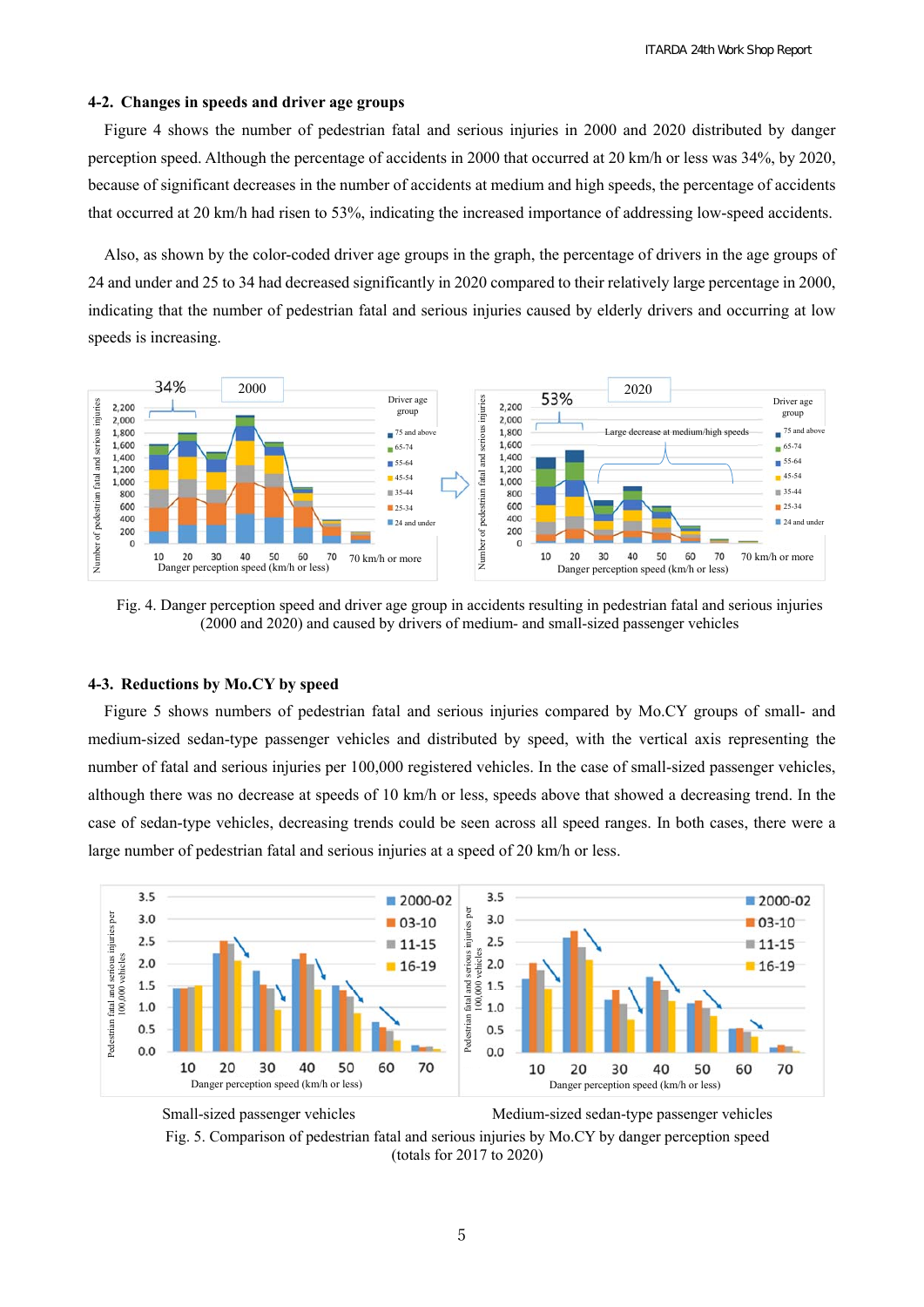# **4-4. Human factors**

Figure 6 shows human factors in pedestrian fatal and serious injury accidents broken down by driver age group. Although cognition errors were highest for all age groups, the percentage of operational errors was high in the case of drivers aged 75 and above. In 2020, there were 44 instances of operational errors committed by drivers aged 75 and above. Looking at a detailed breakdown, 31 of these, or roughly 70%, were caused by misapplication of the brake and accelerator pedals.

# **4-5. Point of contact and injury site**

Figure 7 shows rates of pedestrian fatal and serious injuries by age group for vehicles with a Mo.CY between 2016 and 2019. As shown in Figure 4, this shows that more than half of fatal and serious injury accidents occur at a danger perception speed of 20km/h or less. In the case of small-sized and sedan-type passenger vehicles, it is starting to be seen that more than 10% of fatal and serious injury accidents involve pedestrians aged 55 and older, or pedestrians of 45 and older in the case of SUVs. Although the number of pedestrians aged 12 and under also appears high, because the number of fatal and serious injuries is low at 5 or less, it was not discussed here.



Fig. 6. Human errors in pedestrian fatal and serious injuries caused by drivers of medium- and small-sized passenger vehicles in 2020

| Rate of fatal or serious<br>injury | 2016 to 2019 Mo.CY, Point of contact: Vehicle body |       |            |  |  |
|------------------------------------|----------------------------------------------------|-------|------------|--|--|
| Pedestrian                         | Small-sized                                        | Sedan | <b>SUV</b> |  |  |
| 6 and under                        | 38%                                                | 0%    | 0%         |  |  |
| $7 - 12$                           | 13%                                                | 10%   | 13%        |  |  |
| $13 - 24$                          | 5%                                                 | 6%    | 0%         |  |  |
| 25-34                              | 7%                                                 | 2%    | 4%         |  |  |
| 35-44                              | 8%                                                 | 6%    | 3%         |  |  |
| 45-54                              | 9%                                                 | 7%    | 13%        |  |  |
| 55-64                              | 13%                                                | 14%   | 7%         |  |  |
| 65-74                              | 18%                                                | 23%   | 16%        |  |  |
| 75-84                              | 32%                                                | 38%   | 21%        |  |  |
| 85 and above                       | 48%                                                | 29%   | 57%        |  |  |

Fig. 7. Rates of pedestrian fatal and serious injuries by age group in accidents that occurred between 2017 and 2020 at a danger perception speed of 20 km/h or less

When analyzing injury sites, in the case of small-sized and sedan-type passenger vehicles, it can be seen that the

chest and abdomen were the main sites that suffered the most injuries among pedestrians aged 65 and older. In the case of SUVs, pedestrians aged 45 to 54 also suffered serious injuries to the chest, back, and legs. For the elderly, multiple cases were observed in which arms suffered the most serious injuries.

#### **5. Summary**

#### **5-1. Findings**

- (1) Through this research, it was confirmed that grouping vehicles by year of full-model change showed that the newer the vehicle, the lower the number of pedestrian accidents.
- (2) As for long-term changes, it was clarified that a high percentage of pedestrian fatal and serious injury accidents are caused by elderly drivers, and that the high percentage of low-speed accidents was due to decreases in accidents occurring in the middle- and high-speed ranges.
- (3) The percentage of pedestrian fatal and serious injuries caused due to operational errors committed by drivers aged 75 and above was high, with accelerator and brake pedal misapplication making up a large percentage